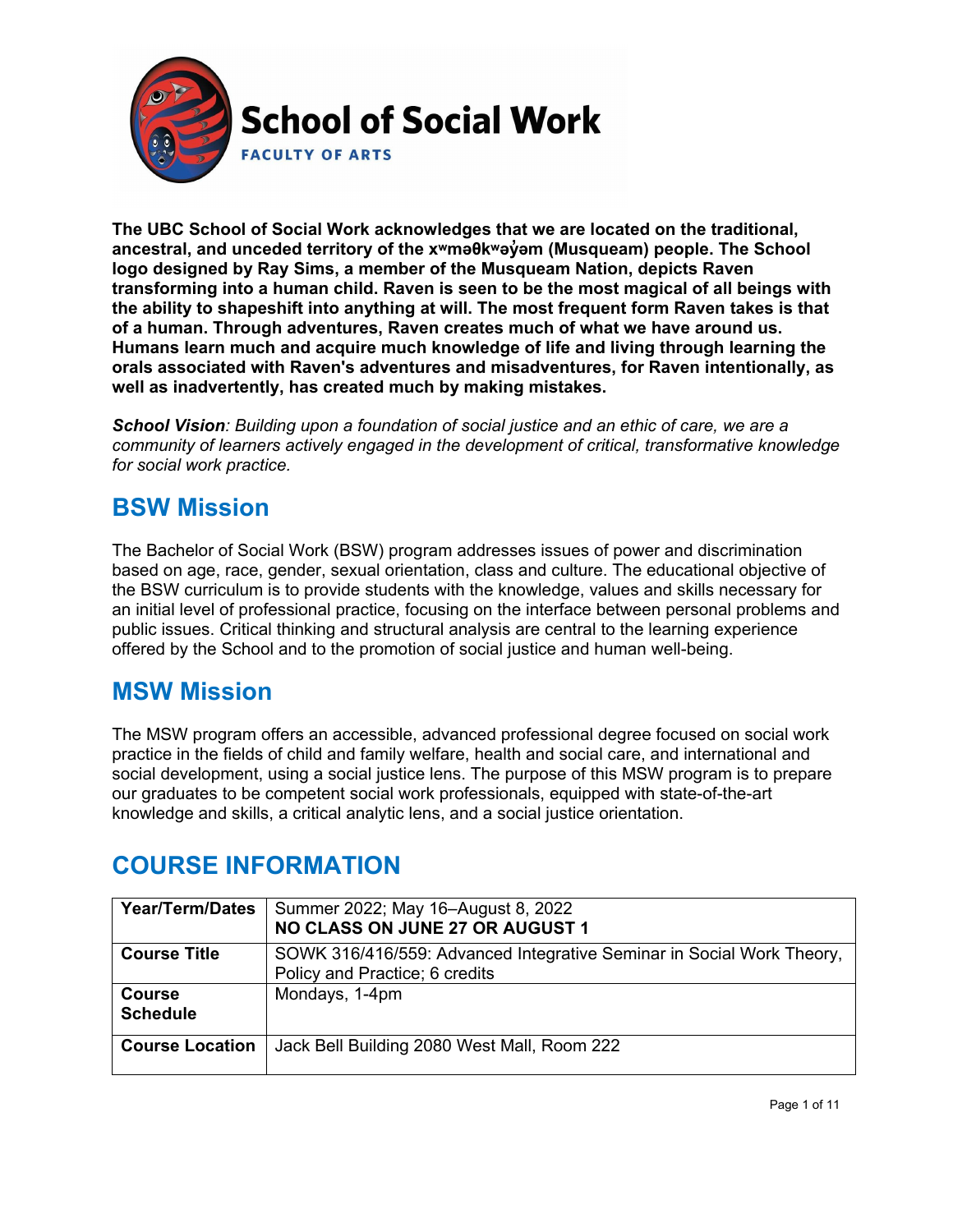| <b>Instructor</b> | <b>Office</b><br>Location | <b>Office Phone</b> | <b>Email Address</b> | <b>Office Hours</b>                            |
|-------------------|---------------------------|---------------------|----------------------|------------------------------------------------|
| Nadia Kyba        | n/a                       | 604.788.3547        | nkyba@mail.ubc.ca    | Before or after seminars<br>and by appointment |

### **Prerequisite and/or Corequisite**

SOWK 316/416/559 are all required courses and open only to students accepted into the School of Social Work. They run concurrently with SOWK 315/415/560C**.**

## **Course Description**

Building on practice courses, this course is designed to continue to facilitate the integration of students' learning from field, practice, and theory courses for the purposes of their professional development. It will provide students the opportunity to reflect upon their practicum experience, monitor their practice development, continue to develop practice skills within a social work values and ethical context, and make connections between thinking, feeling, and doing, in relation to being a social worker.

## **Course Structure and Learning Activities**

Recognizing that dynamic and effective practice is iterative and involves the ability to blend practice methods with theories as well as the corresponding ability to develop working relationships with others, this course will encourage students to continue to examine their own developing skills and awareness of self in this role. This course will explore philosophical and ethical dilemmas associated with practice and help students to develop the means for considering and dealing with these common conundrums of practice. It will also reinforce students' strengths and unique skills.

This course acquaints each student with the various elements of professional development by providing an opportunity to participate in a collaborative discussion about their field placement experiences and the integration of these with their classroom learnings. Throughout the course, students will be working toward developing ways of approaching practice by utilizing a consolidation of their learning in other courses, by continuing self-assessment of skills, by analyzing experiences to date, and by readings which will be identified depending on need and interest.

### **Learning Outcomes**

- 1. Students will critically analyze social work practice experiences through peer review, feedback and consultation.
- 2. Students will participate and contribute in a supportive learning environment.
- 3. Students will actively participate in discussion of professional issues, practice situations and ethical dilemmas.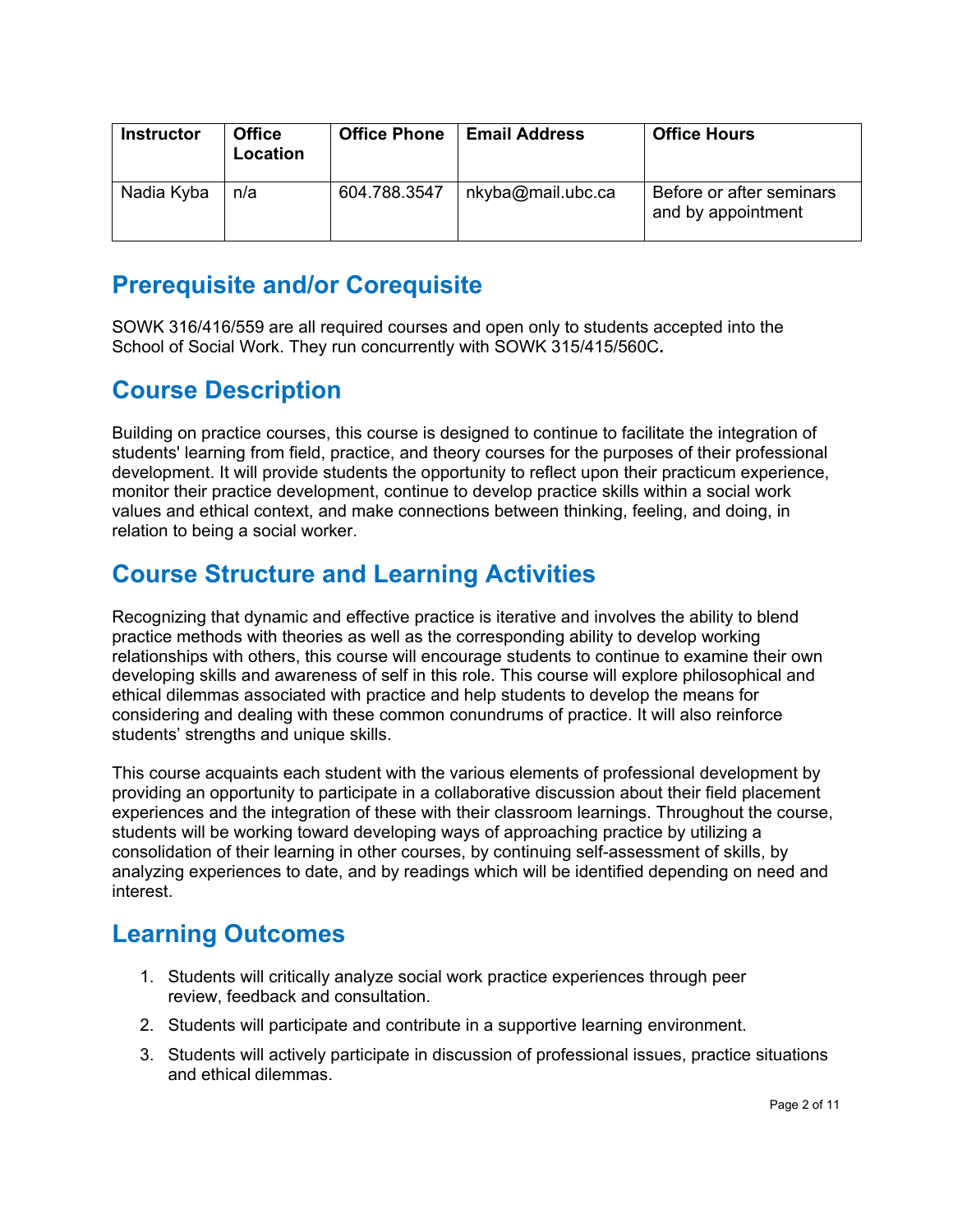- 4. Students will examine and discuss the applications of theory in practice and the appropriateness and suitability of various practice methods, particularly as they relate to their field practicum.
- 5. Students will participate collectively and collaboratively in furthering their learning and promoting professional development.

### **Required Textbooks(s) and Learning Materials**

There are no textbooks required for this course. Articles will be posted through Canvas.

### **Assessment of Learning**

Online journals (20%)

Paper (40%)

Presentation (please refer to your specific year description) (40%)

### **Course Schedule**

| <b>Session 1:</b>   | Monday, May 16, 2022                                                                                                                                   |  |  |
|---------------------|--------------------------------------------------------------------------------------------------------------------------------------------------------|--|--|
| Topic:              | <b>Field Education Overview</b><br>1<br>2. Introductions – getting to know each other.<br>3. Review of course outline, learning goals and class format |  |  |
| <b>Assignments:</b> | Post Journal #1 to Canvas by May 22, 2022                                                                                                              |  |  |
| <b>Session 2:</b>   | Monday, May 30, 2022                                                                                                                                   |  |  |
| Topic:              | <b>Placement Context and Structures in Social Work</b><br>$1 \quad$<br>2. Learning Contract Workshop<br>Journal Discussion #1<br>3.                    |  |  |
| <b>Assignments:</b> | Schedule Initial Meeting with Field Instructor and Faculty Liaison<br><b>Complete Learning Contract</b>                                                |  |  |
| <b>Session 3:</b>   | Monday, June 6, 2022                                                                                                                                   |  |  |
| Topic:              | 1. Exploring Placement Content<br>Journal Discussion #2<br>2.                                                                                          |  |  |
| <b>Assignments:</b> | Post Journal #2 to Canvas by June 5, 2022                                                                                                              |  |  |
| <b>Session 4:</b>   | Monday, June 13, 2022                                                                                                                                  |  |  |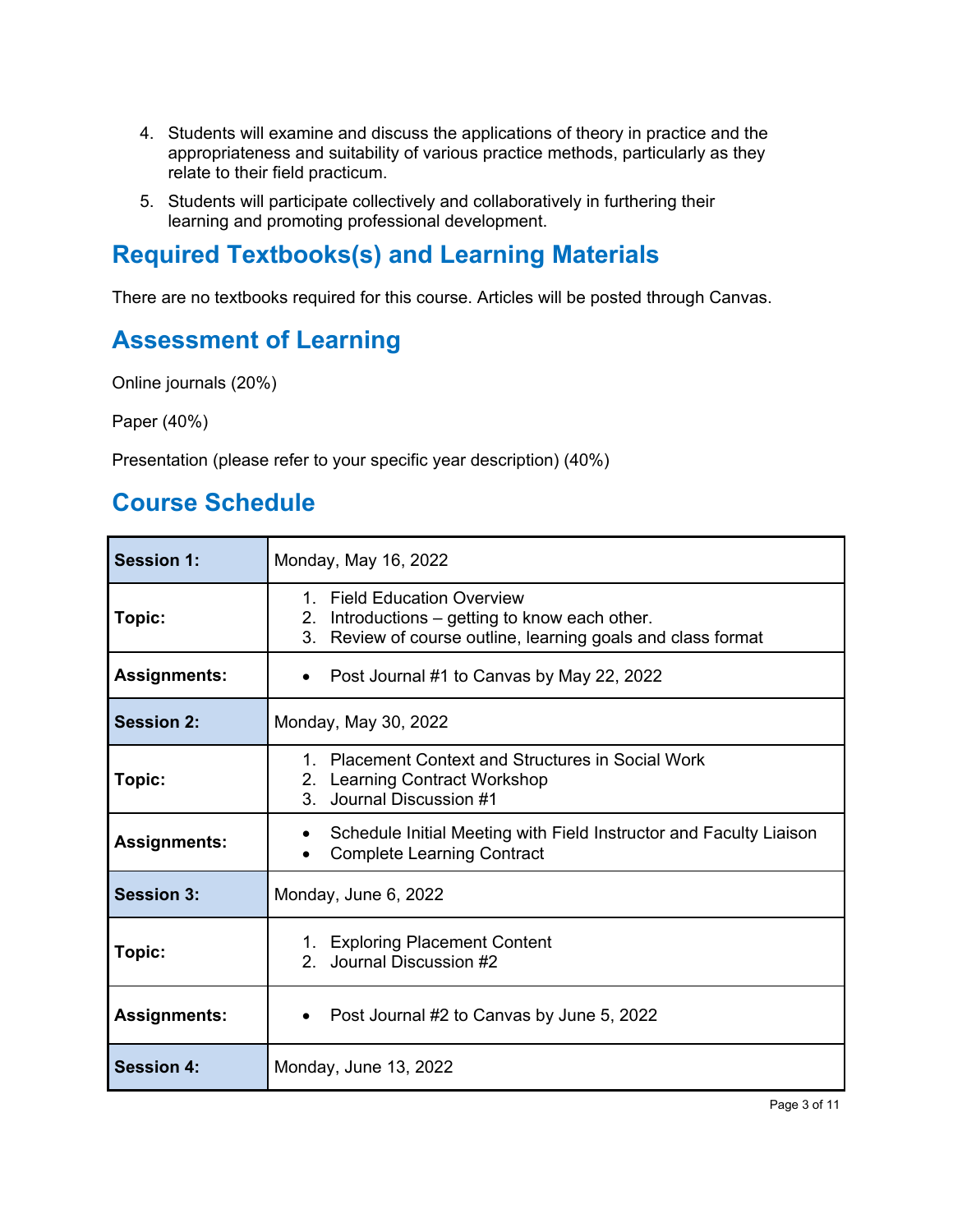| Topic:              | 1. Exploring Personal and Professional Development<br>2. Wellbeing and Self-Care                                                                                                    |  |  |
|---------------------|-------------------------------------------------------------------------------------------------------------------------------------------------------------------------------------|--|--|
|                     | 3. Journal Discussion #3                                                                                                                                                            |  |  |
| <b>Assignments:</b> | Schedule Mid-term evaluations                                                                                                                                                       |  |  |
| <b>Session 5:</b>   | Monday, June 20, 2022                                                                                                                                                               |  |  |
| Topic:              | 1. Ethical Foundations of Social Work<br>2. Journal Discussion #4                                                                                                                   |  |  |
| <b>Assignments:</b> | Post Journal #3 to Canvas by June 19, 2022<br>$\bullet$                                                                                                                             |  |  |
|                     | <b>JUNE 27, 2022 NO CLASS – TERM BREAK</b>                                                                                                                                          |  |  |
| <b>Session 6:</b>   | Monday, July 4, 2022                                                                                                                                                                |  |  |
| Topic:              | 1. Check in<br>2. Presentations and Discussion                                                                                                                                      |  |  |
| <b>Assignments:</b> | Presentations (students will be assigned in Session 2)<br>$\bullet$<br>Post Journal #4 to Canvas by July 10, 2022<br>$\bullet$                                                      |  |  |
| <b>Session 7:</b>   | Monday, July 11, 2022                                                                                                                                                               |  |  |
| Topic:              | 1. Check in<br>2. Presentations and Discussion                                                                                                                                      |  |  |
| <b>Assignments:</b> | Presentations (students will be assigned in Session 2)<br>٠<br>Plan and schedule final evaluation<br>$\bullet$                                                                      |  |  |
| <b>Session 8:</b>   | Monday, July 18, 2022                                                                                                                                                               |  |  |
| <b>Topic:</b>       | 1. Check in<br>2. Presentations and Discussion                                                                                                                                      |  |  |
| <b>Assignments:</b> | Presentations (students will be assigned in Session 2)<br>Post Journal #5 to Canvas by July 24, 2022                                                                                |  |  |
| <b>Session 9:</b>   | Monday, July 25, 2022                                                                                                                                                               |  |  |
| Topic:              | Check-in<br>1.<br>2.<br><b>Presentations and Discussion</b>                                                                                                                         |  |  |
| <b>Assignments:</b> | Presentations (Students to be assigned during session 2)<br>Assignment 2 (Final Paper) Post to Canvas by August 7, 2022<br>Post journal #6 to Canvas by August 7, 2022<br>$\bullet$ |  |  |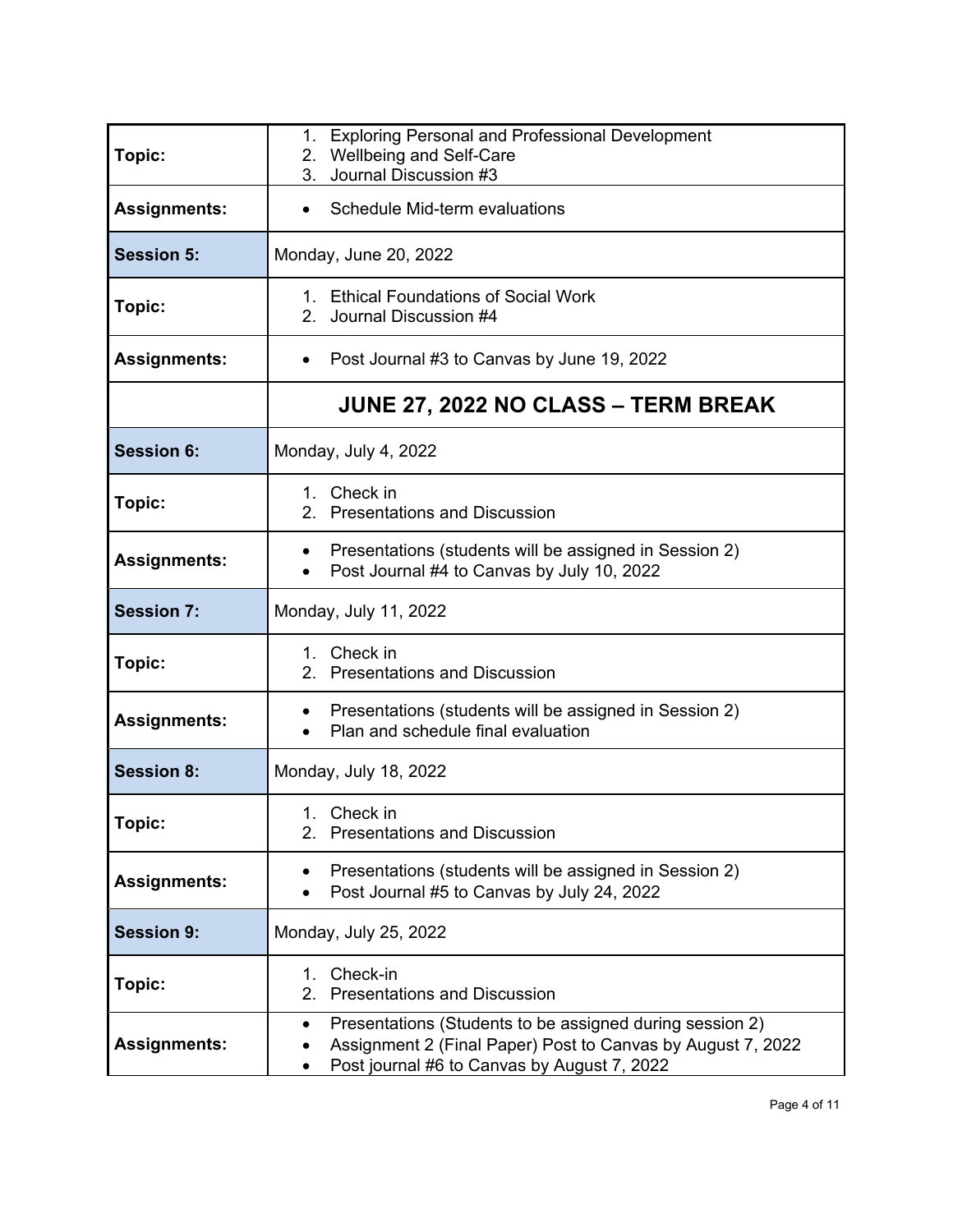| <b>Session 10:</b> | Tuesday, August 8, 2022                                                     |  |  |
|--------------------|-----------------------------------------------------------------------------|--|--|
| ' Topic:           | 1. Transitioning from Student to Practitioner<br>2. End of Term Celebration |  |  |

### **Assignments**

#### *There are different assignments for SOWK 316; 416; and 559. Check the course number*.

### **ASSIGNMENTS JOURNAL ENTRIES, PAPERS AND PRESENTATION**

#### *Goals*

The assignments together should demonstrate your:

- understanding of the placement and agency context and of your role within it
- competence in practice and learning from experience
- ability to explain and reflect critically on your practice
- application of relevant theory, frameworks and research evidence
- ability to integrate practice and theory
- awareness of ethical and professional issues

#### *Marking Criteria*

All criteria can be found in the Rubrics listed in Canvas.

#### **ASSIGNMENTS FOR SOWK 316**

#### **Assignment #1 SOWK 316** – **Presentation of Integration Slide (40%)**

Create a one-page PowerPoint slide to depict:

- the primary challenges you have faced in your practicum, and your strategies to resolve these challenges.
- the theories you have used to analyze the challenges, and how you have applied these theories in efforts to resolve the challenges
- the specific learning gained from facing these challenges and how this learning has informed your emerging approach to social work

Length of presentation: 15 minutes

Slide to be posted to Canvas

Due date: July 4, 11, 18 or 25th (date will be assigned during Session 2)

#### **Assignment #2 SOWK 316** – **Workload Paper (40%)**

• List very briefly all cases/ tasks undertaken and length of involvement in each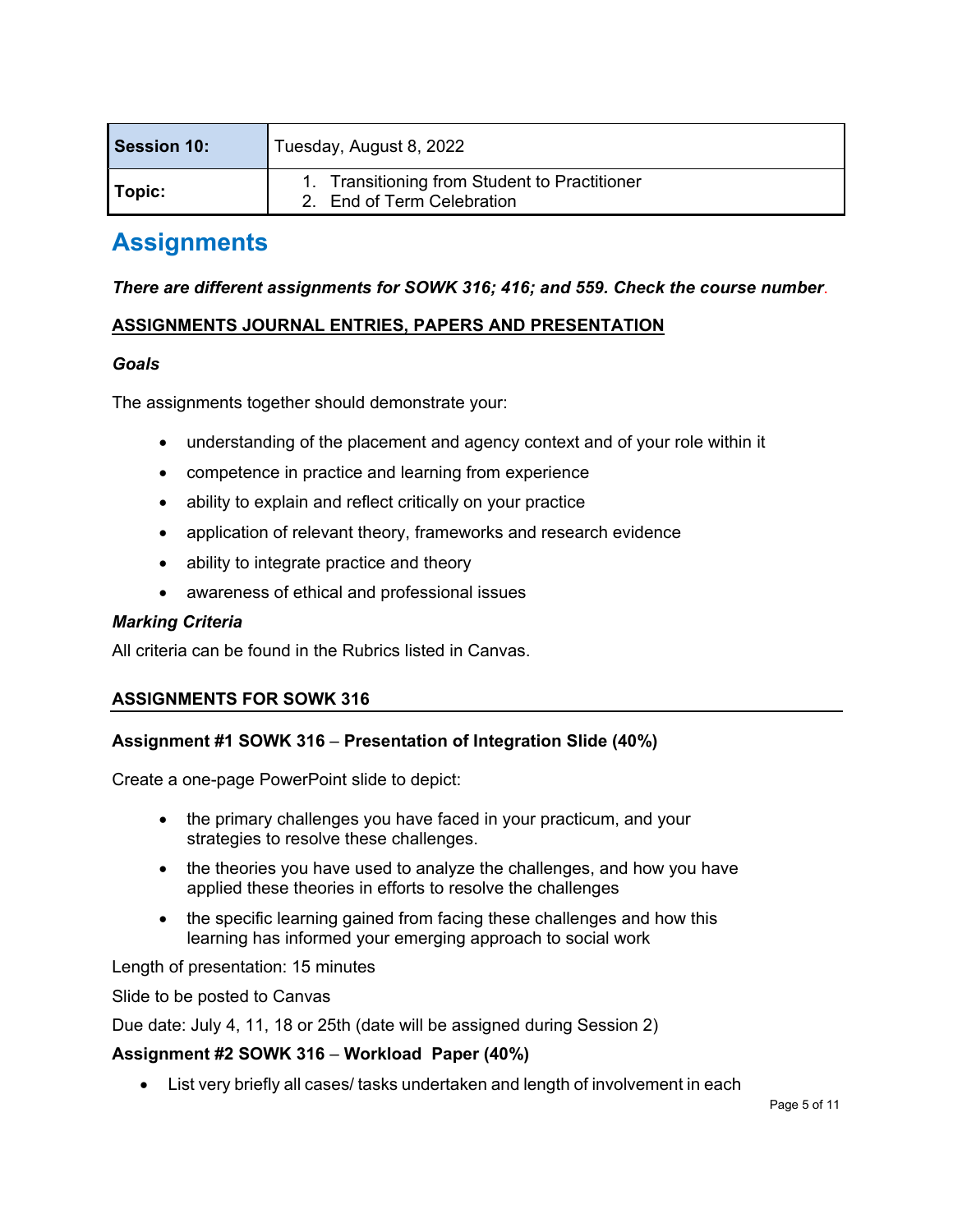- Summarize 3 4 of the main pieces of work you undertook and include for each:
	- Brief history/background
	- Reason for intervention, task and aims
	- Nature of involvement and outcome
	- Main method/framework used in practice and how effective it was
	- Main personal/professional learning from this piece of work

### 8-10 pages

Due date: August 7, 2022

**Assignment #3 Journal Entries** (please see description below)

### **ASSIGNMENTS FOR SOWK 416**

#### **Assignment #1** – **Case Presentation: Application of a Model or Framework (40%)**

- Select one piece of work in which you used a specific model/framework.
- Provide a brief context for your use of the model/framework in this case.
- Highlight main elements of model/framework relevant to this piece of work.
- Demonstrate how you used it in this piece of work.
- Briefly evaluate the value and relevance of the model/framework to the work.
- Clear and succinct articulation of the description of the situation and model/framework applied.
- Analysis of theoretical foundations of the model/framework
- Brief demonstration of the application of the theory/model/framework
- Case presentation can be in any online format (PowerPoint, Prezi, and keynote).
- Prepare a 200-word summary of your presentation to submitted to Canvas.

Length of Presentation: 15 minutes

Due date: July 4, 11, 18 or 25 (date will be assigned during Session 2)

#### **Assignment #2 SOWK 416 – ETHICAL ISSUES PAPER (40%)**

The paper is an analysis of an ethical dilemma using an ethical decision-making framework. Include the following points:

- 1) Brief description of the issue dilemma and why it is an ethical dilemma
- 2) Who is impacted (clients, self, organization)
- 3) Value conflicts evident in the dilemma/issue
- 4) Options available to resolve the dilemma/issue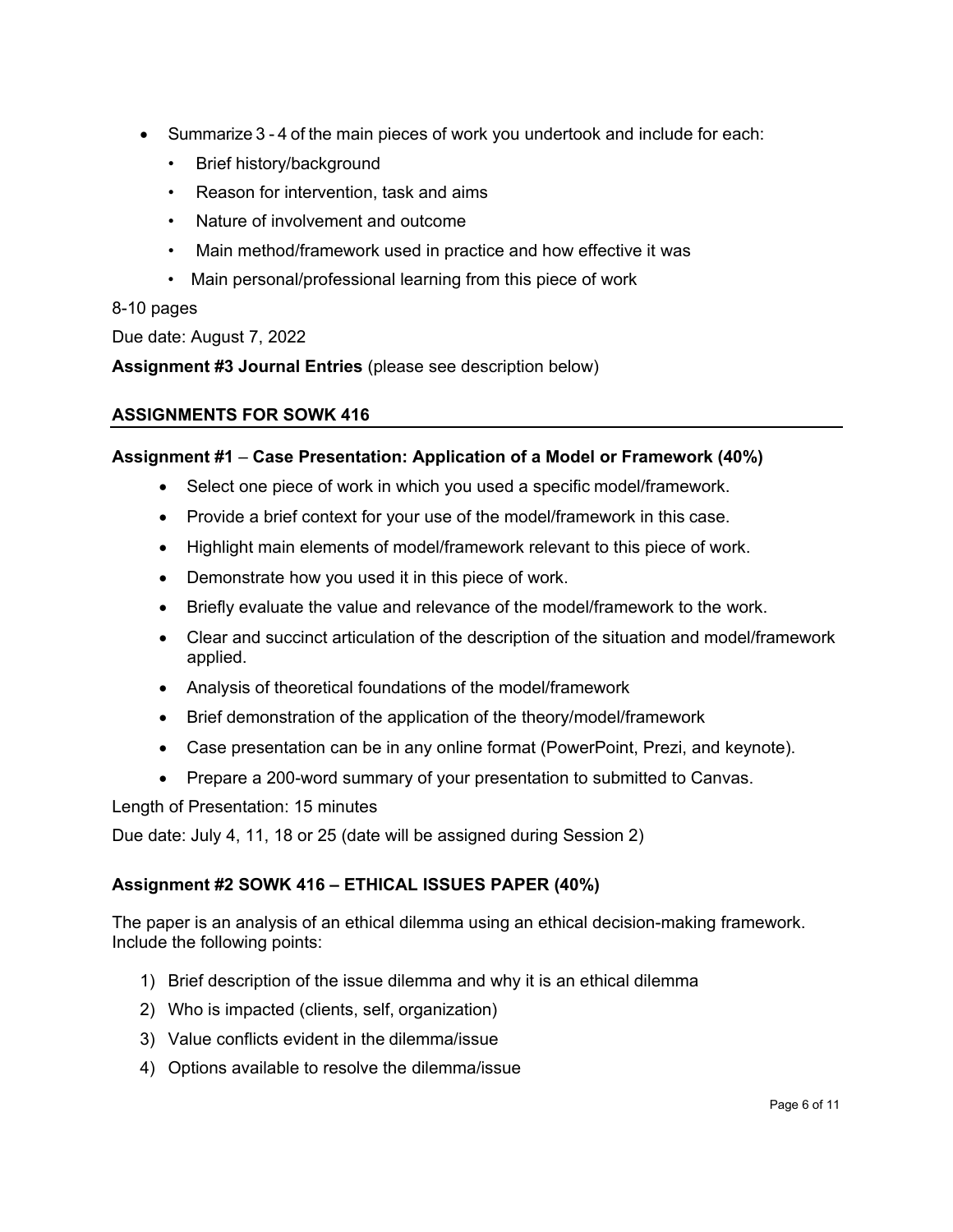- 5) Values you relied on to make your decision and why
- 6) How your reflexivity and understanding of diversity and intersectionality applies to this case
- 7) Consequences of your decision on the people involved
- 8) How this analysis can change your practice in the future

#### 8-10 pages

Due date: August 7, 2022

**Assignment #3 Journal Entries** (please see description below)

### **ASSIGNMENTS FOR SOWK 559**

#### **Assignment #1 SOWK 559** – **Case Presentation (40%)**

Prepare to present in class a case study related to a situation/client with whom you are working.

- 1) Clearly and succinctly, describe the situation and model/framework applied.
- 2) Give a brief overview of the theoretical foundations of the model/framework used and the specific elements of model/framework used.
- 3) Provide a justification and the context for use of the model/framework in this case/situation.
- 4) Discuss the value and relevance of the model/framework to the work.
- 5) Reflect on any personal biases, assumptions in relation to using this model/framework.

Length of presentation: 30 minutes

Due date: July 4, 11, 18 or 25 (date will be assigned during Session 2)

#### **Assignment #2 SOWK 559** – **Integrating theory and practice Paper: Your practicum agency's approach to practice (40%)**

In this paper, identify and critically analyze the social and/or psychological theories that appeared to be guiding practice interventions in your practicum placement. Included as part of this assignment are specific examples related to your work within the organization and how theory informed your understanding and actions. If there appears to be no coherent theory in place what is the implication of this lack of theory?

Please describe implications of theory (or its lack):

- 1) for clients
- 2) for you as a social worker in training
- 3) for the organization.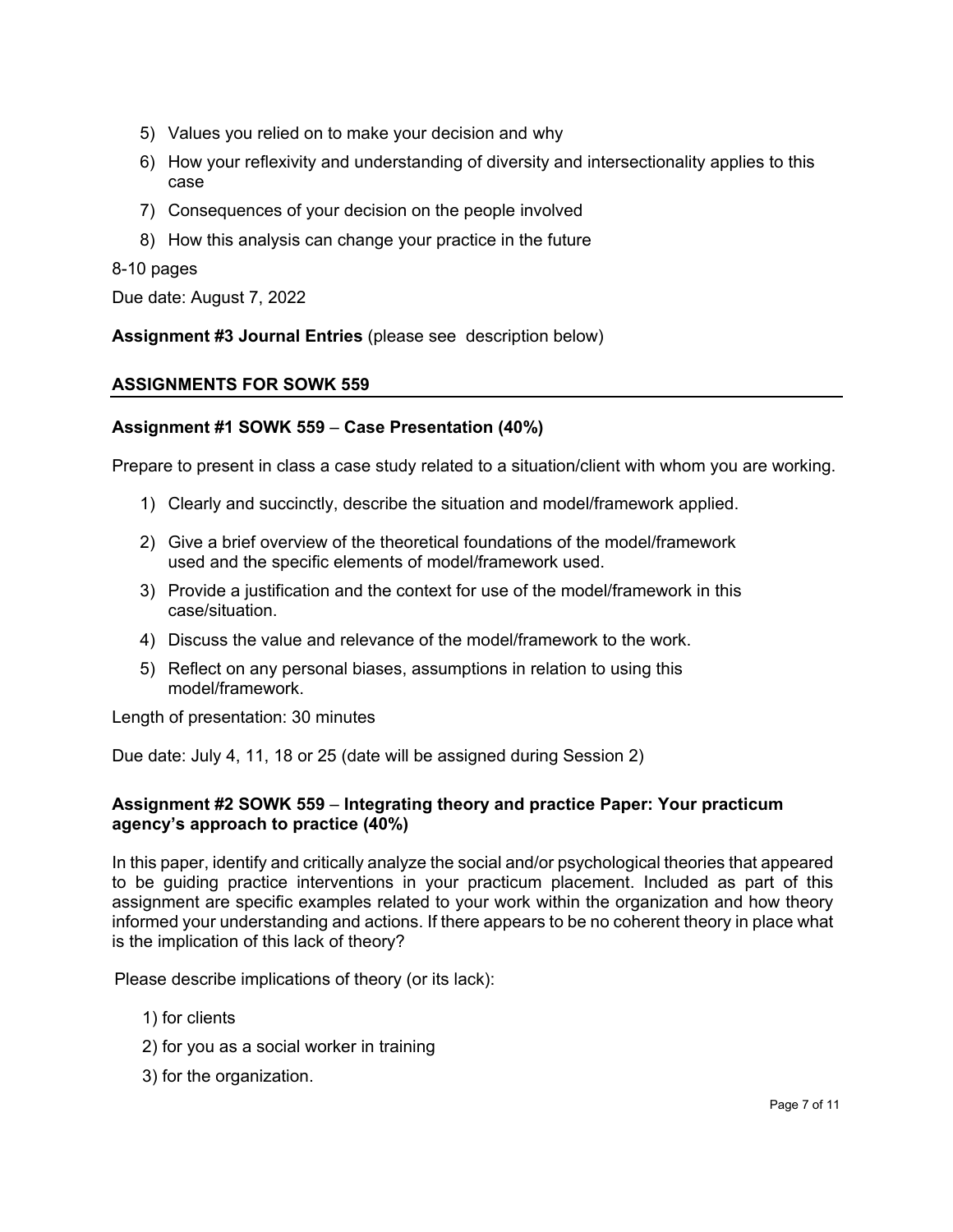If appropriate, identify and discuss alternative approaches that you conclude would be better or best suited to the agency and why.

8-10 pages

Due date: August 7, 2022

#### **Assignment #3 Journal Entries** (please see description below)

#### **ASSIGNMENT FOR ALL LEVELS** – **SOWK 316/416/559**

#### **Online Journals (20%)**

- 1. Students are required to write and upload to CANVAS a 1–2-page reflective paper every two weeks as follows: May 22, June 5, June 19, July 3, July 17 and July 31.
- 2. During sessions 2 6 students will take turns leading a short, small group discussion inspired by a topic they explored in their journals.

The online journal entries will serve to keep the instructor aware of practicum progress and to share with the instructor your reflections on issues, achievements and challenges.

The first entry will consider your placement's context including a brief profile of your placement agency/unit/department and the community in which it is based (significant geographic, demographic, socio-economic indicators relevant to service or users). Consider equity and diversity within the context of your placement agency/unit/department (rural, international, etc.). Consider the place of social work within your placement agency/unit/department, e.g. primary/secondary, legal base, and main pressures on social worker.

The three subsequent journals should discuss examples of ethical dilemmas, complex decisionmaking and links to theory with observations from your practicum setting.

The final two entries should be integrative and reflective of your emerging professional social work identity, using experiences and learning across the courses and practicum.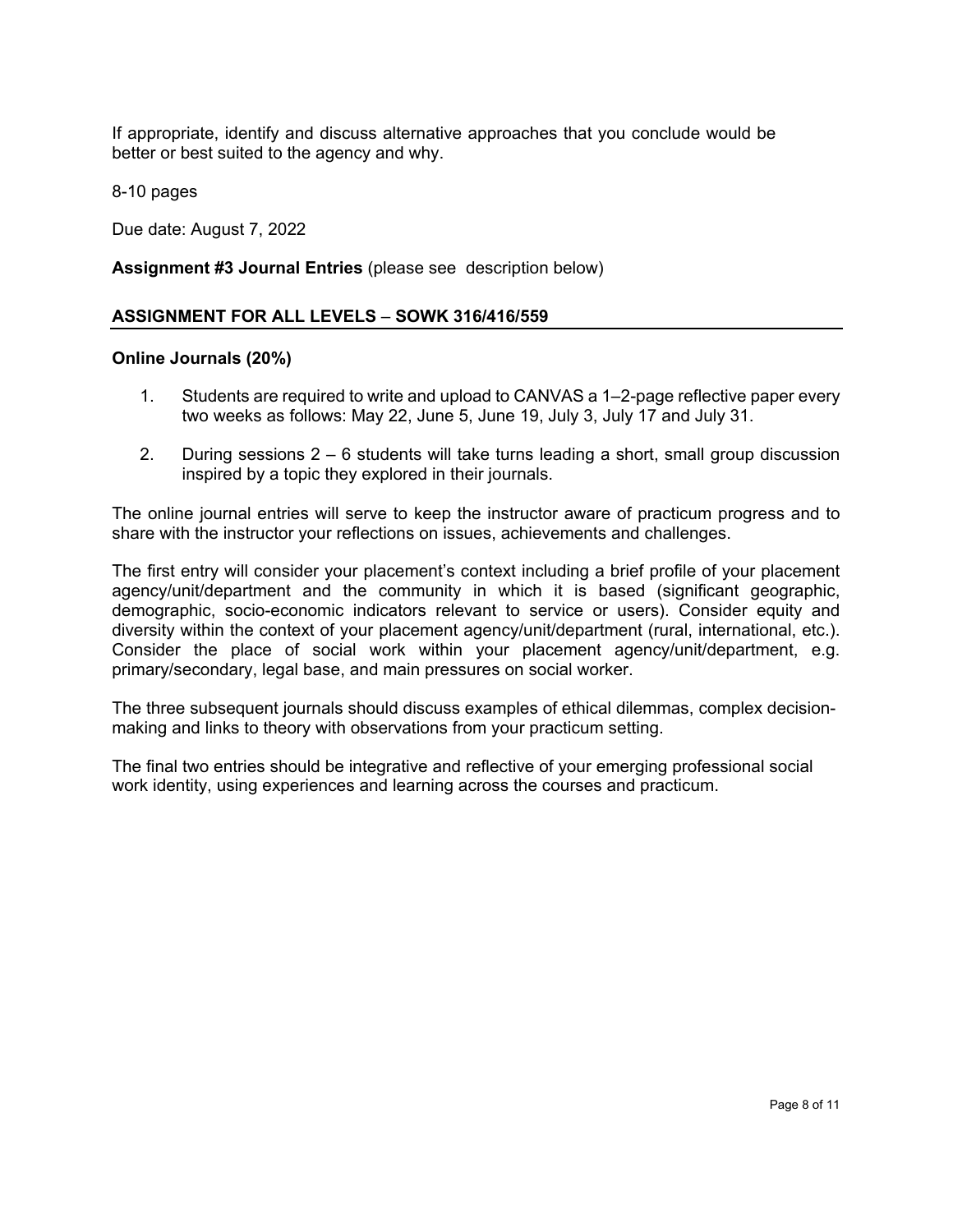# **SCHOOL/COURSE POLICIES**

### **UBC COVID-19 Protocols for in-class learning**

**COVID-19 Safety:** You are required to wear a non-medical mask during our class meetings, for your own protection and the safety and comfort of everyone else in the class. For our in-person meetings in this class, it is important that all of us feel as comfortable as possible engaging in class activities while sharing an indoor space. Non-medical masks that cover our noses and mouths are a primary tool for combating the spread of COVID-19. Further, according to the provincial mandate, masks are required in all indoor public spaces including lobbies, hallways, stairwells, elevators, classrooms and labs. There may be students who have medical accommodations for not wearing a mask. Please maintain a respectful environment.

#### **If you are sick, it is important that you stay home.**

#### **If you miss class because of illness:**

- Ask someone to share their notes if I am lecturing.
- Be sure to consult the class resources on Canvas.
- If you are concerned that you will miss a key activity due to illness, contact the instructor to discuss asap.

**If the instructor is ill:** If I am unwell, I will not come to class. I will make every reasonable attempt to communicate plans for class as soon as possible by email. Our classroom will still be available for you to sit in and attend an online session. In this instance:

- If I am well enough to teach, but am taking precautions to avoid infecting others, we may hold the class online. If this happens, you will receive an email informing you how to join the class.
- If I am not well enough to teach I may ask you to do an activity or read something in place of class time

### **Attendance**

The attendance policy is in the student handbook on page 8. You can find the student handbook on the Advising page of our website:<https://socialwork.ubc.ca/undergraduate/advising/>

The School considers class attendance to be an essential component of integrated learning in professional social work education. Therefore, regular attendance is required in all social work courses. Instructors may count repeated late arrivals or early departures as an absence, and a meeting should be setup to discuss this with the student. If students miss three or more classes, they may be considered to have not met the requirements of the course. If students have valid reasons, they could be withdrawn from the course with the approval of the instructor – otherwise, they would fail the course.

Other school policies can be accessed through the School of Social Work student handbook.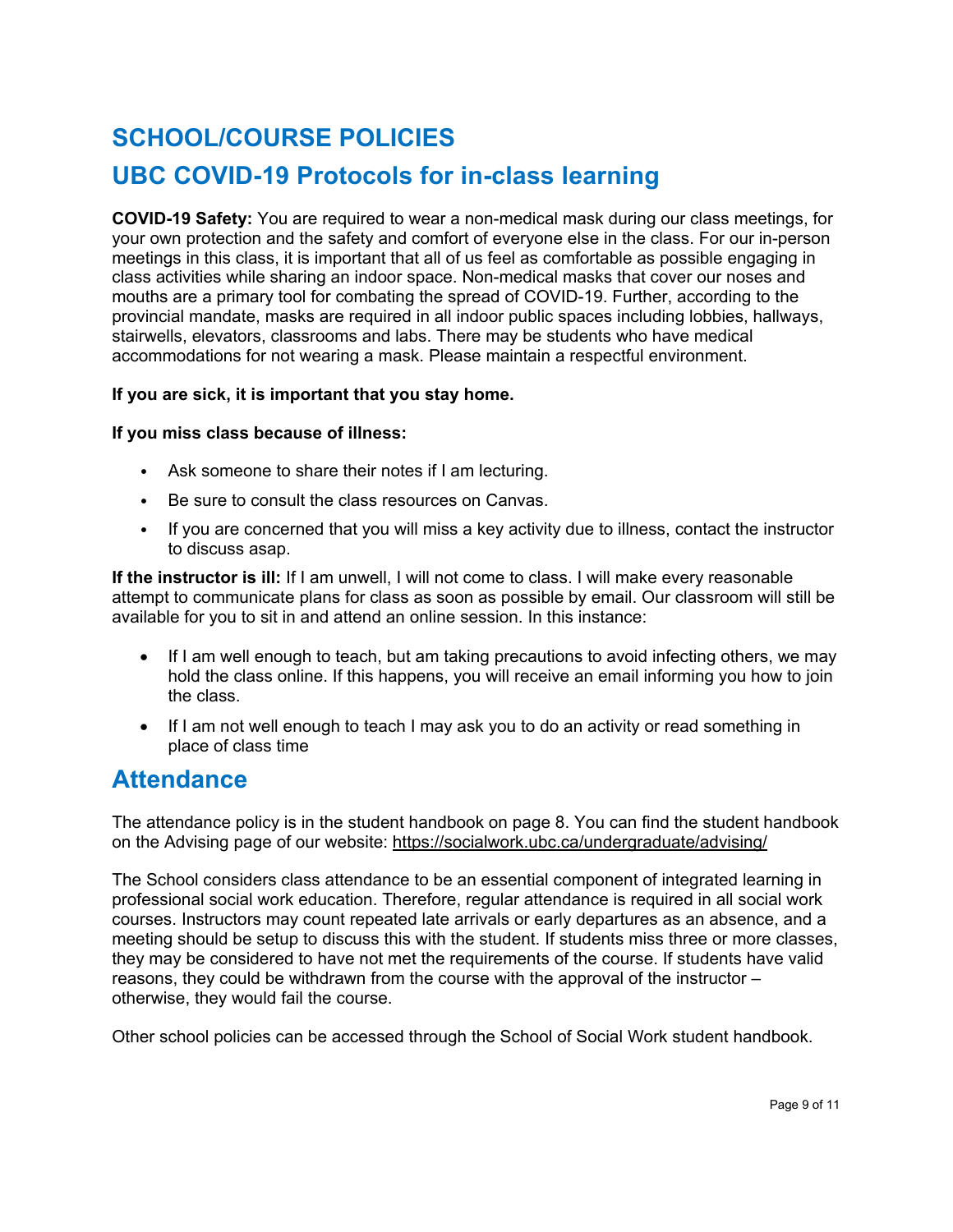# **Submitting Assignments**

Assignments should be submitted electronically through Canvas.

### **Return of marked student assignments**

The instructor will mark assignments on-line and return to the student on-line via Canvas.

### **Late assignments**

Students must discuss any requests for late assignments directly with their instructor prior to the assignment due date and must be prepared to submit a medical certificate.

### **Learning Resources**

UBC Learning Commons has a variety of tools and information such as; borrowing equipment, academic integrity **(APA Citation Guide),** writing support, skills for class, skills for life and academic support to assist students in their learning.<https://learningcommons.ubc.ca/>

### **University Policies**

**Accommodations for Students with Disabilities:** The University will provide academic accommodation to students with disabilities in accordance with the British Columbia *Human Rights Code*, R.S.B.C. 1996, c. 210 and the *Canadian Charter of Rights and Freedoms*, Part I of the *Constitution Act, 1982*, being Schedule B to the *Canada Act 1982* (U.K.), 1982, c. 11. Provision of academic accommodation shall not lower the academic standards of the University. Academic accommodation shall not remove the need for evaluation and the need to meet essential learning outcomes.

Students with a disability who wish to have an accommodations need to contact [Centre](http://www.students.ubc.ca/about-student-services/centre-for-accessibility) for [Accessibility](http://www.students.ubc.ca/about-student-services/centre-for-accessibility) without delay (see UBC [Policy](http://www.universitycounsel.ubc.ca/policies/policy73.pdf) LR7) and provide their instructor with their accommodation letter.

**Support:** UBC provides resources to support student learning and to maintain healthy lifestyles but recognizes that sometimes crises arise and so there are additional resources to access including those for survivors of sexual violence. UBC values respect for the person and ideas of all members of the academic community. Harassment and discrimination are not tolerated nor is suppression of academic freedom. UBC provides appropriate accommodation for students with disabilities and for religious observances. UBC values academic honesty and students are expected to acknowledge the ideas generated by others and to uphold the highest academic standards in all of their actions.

Details of the policies and how to access support are available at: <https://senate.ubc.ca/policies-resources-support-student-success>